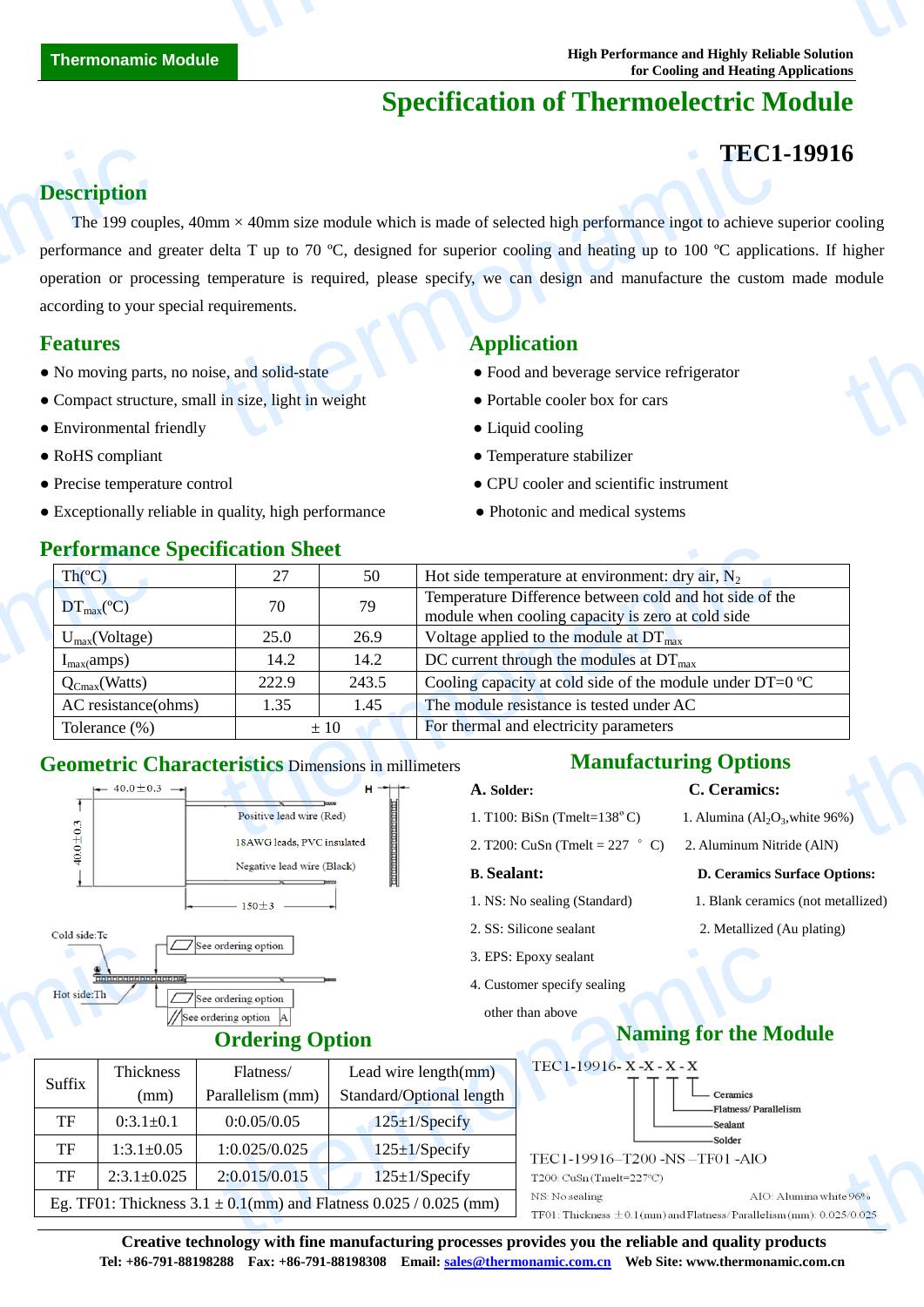# **Specification of Thermoelectric Module**

# **TEC1-19916**



**Creative technology with fine manufacturing processes provides you the reliable and quality products Tel: +86-791-88198288 Fax: +86-791-88198308 Email: sales@thermonamic.com.cn Web Site: www.thermonamic.com.cn**